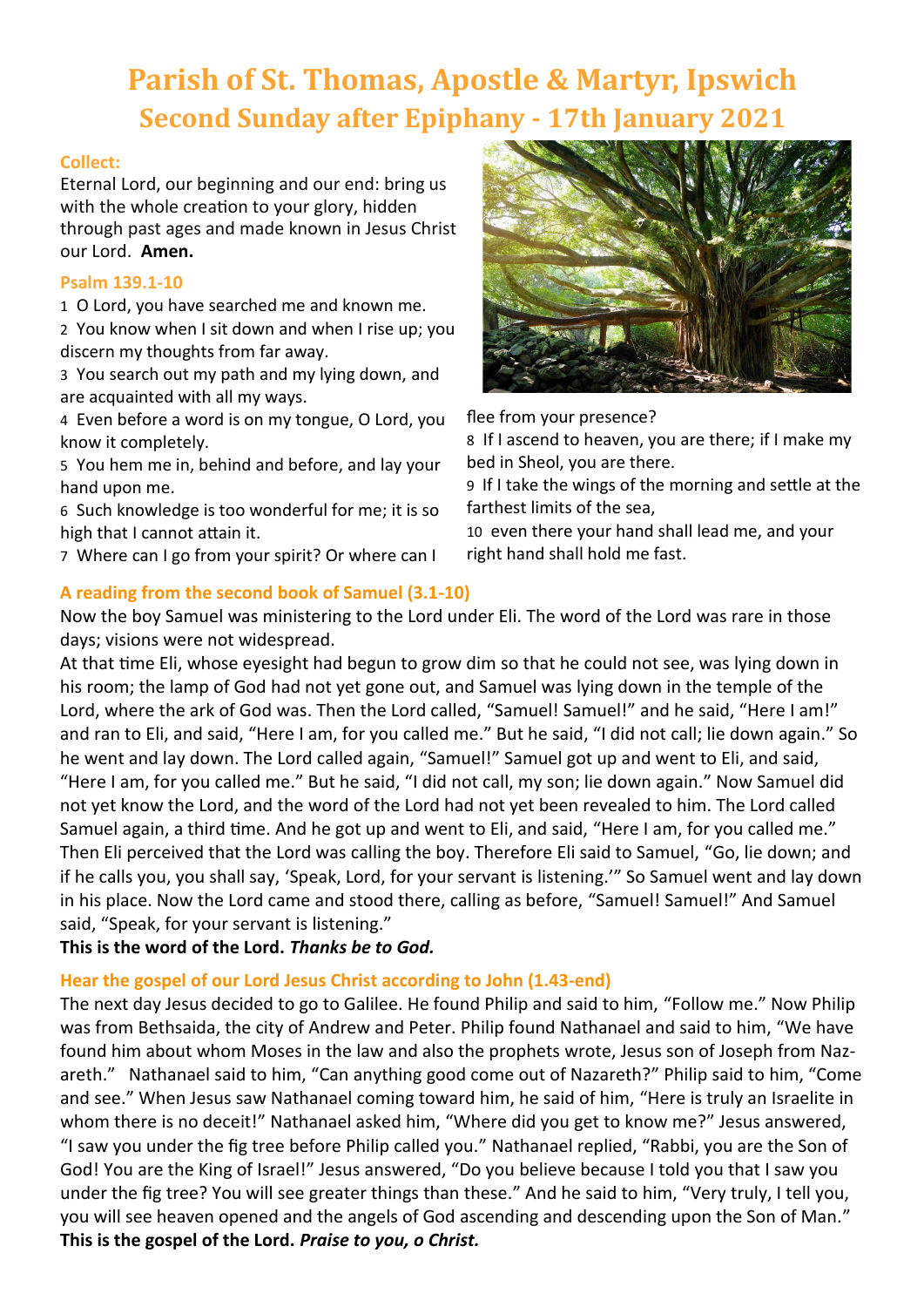#### **Reflection:**

As you all know, I live in Ipswich. But there are plenty of people across the county as well as further afield who think I live in Bury, next to – or even in! – the cathedral. But when I explain I live here I usually get some sort of expression of pity or sympathy which I find puzzling, even annoying, particularly when it comes from people in Suffolk!

Most of you have lived here far, far longer than I have and may have encountered something similar, with people simply not knowing how good it is to live here, and having some sort of grim impression of the place. I know we have our problems and challenges, but I and my family really like living here. And when I'm challenged on it, I'll talk about the people – mostly the people – and then the places that I'd love to show those who take a dim view – the parks, the historic town centre, the waterfront, and the great array of local neighbourhoods and so on. Come and see, I'd say – or used to say when that was possible – and I'll show you.

Which means of course that we have some sympathy with the good people of Nazareth. Philip, in our gospel story this morning, reveals to Nathanael that he has found the one predicted in their Jewish Scriptures, and he comes from Nazareth, to which Nathanael retorts, "Can anything good come out of Nazareth?" You can imagine some of the responses from people from some of our neighbouring towns and villages if we said we have found the messiah and he comes from Ipswich.

Now Nathanael came from Cana – we learn that at the end of John's Gospel when he reappears as one of the disciples on the Sea of Tiberius after Jesus' resurrection. Cana was where Jesus' miracle of water into wine happened, and we rather get the impression it was a place that thought well of itself. Cana is about 4 miles from Nazareth, so we might think of equivalents around Ipswich! But what did Philip do when Nathanael responded in such a dismissive way? He didn't get into a debate. He didn't start telling Philip about all the wonderful things to do and see in Nazareth. He didn't even talk about Jesus. He certainly didn't walk off in a huff. He just said "come and see."

That's rather harder to argue with, unless you really aren't interested. Having something to see is the evidence we most value, we most rely on. We trust what we see. So, come and see, says Philip. And of course, we know that is the right thing to do because it is the sort of thing we say when we want to convince people about Ipswich. Come and see.

But this story is not about a place, it is about a person, and about believing in a person. So when people say the equivalent of "can anything good come out of Nazareth" to us, like, "can anything good come out of church" or "out of being a Christian" or "out of believing in God" we can spend time arguing, but what will really make a difference is to say, "come and see." And when we say, "come and see" what will we want to show them? People, of course, the people who also live lives close to Jesus, who live lives of faith. We'll show them each other, and what a difference our faith makes, sustaining, inspiring and transforming our lives. We'll show them our worship, this strange thing we do where we focus everything on what it means to be in God's presence and, most of the time have God at the centre. We'll show them what we do in our community, and living to care for others is what makes life really worthwhile. And we can do all that because someone said "come and see" to us first. In fact in John's Gospel, just a few verses before today's reading it was Jesus himself who said to his first two disciples, "come and see". And somewhere in each of our lives we can think of a time when, looking back, we realise that Jesus has – probably through others – said to us, "come and see" and drawn us into taking that step that began or deepened our life of faith.

I can remember as a teenager a new vicar coming to the church where I went with my parents, and there was something about him and his preaching that made me think, I want to listen to what he has to say – for me he was the one through whom Jesus was saying, "come and see". Because we have seen, we are able to invite others to do see too, especially when they are being dismissive or negative about our faith. Can anything good come out of Nazareth? Yes! Can anything good come out of Ipswich? Yes! Can anything good come out of being Christian? Yes! - A way of life for others that brings healing to the world. Come and see.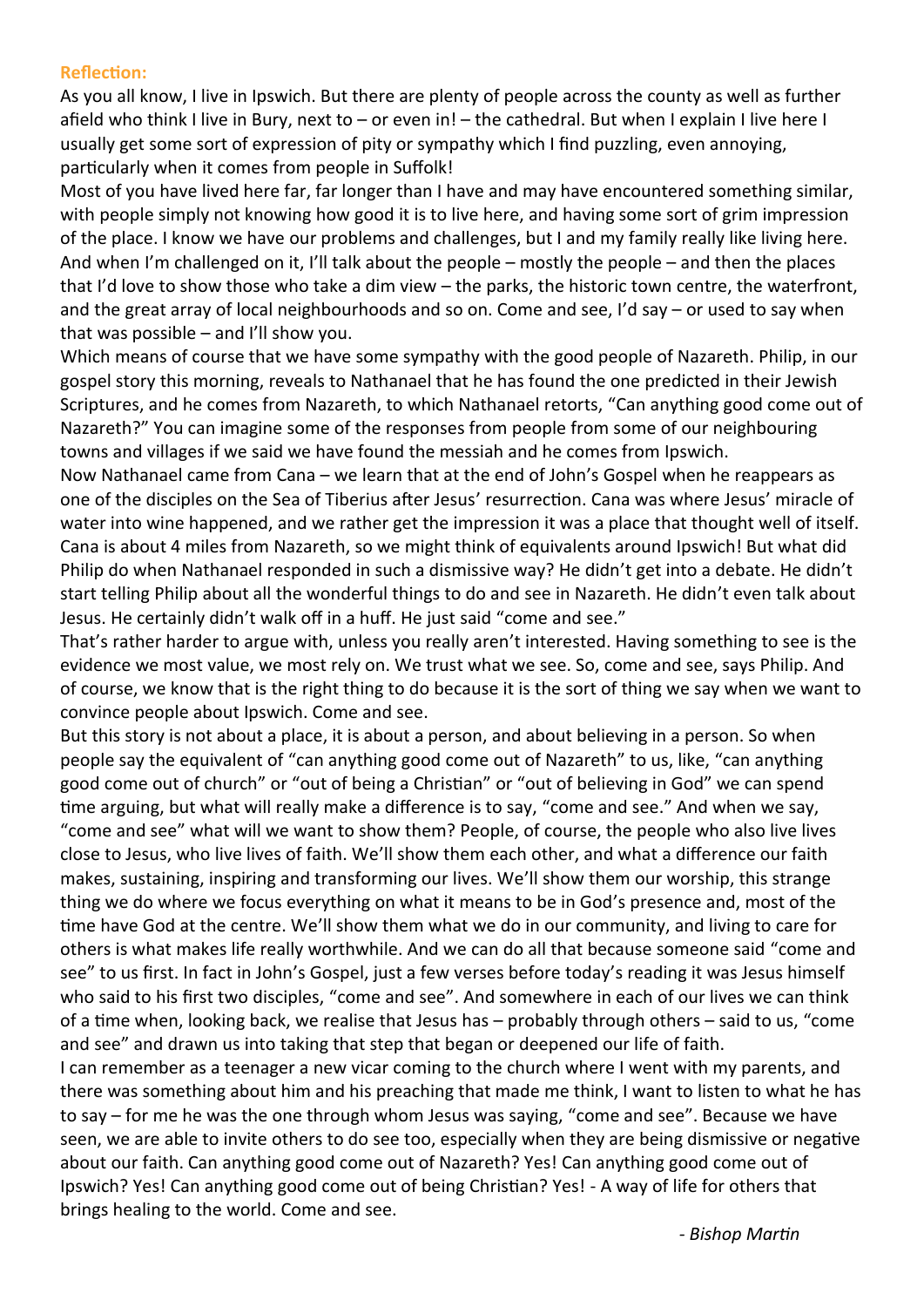## *Our Saviour Christ is the Prince of Peace..*

**The peace of the Lord be always with you.**

# **This week's hymn:**

*Do not be afraid, for I have redeemed you. I have called you by your name; you are mine.*

When you walk through the waters, I'll be with you; you will never sink beneath the waves. *Do not be afraid…*

When the fire is burning all around you, you will never be consumed by the flames. *Do not be afraid…*

When the fear of loneliness is looming, then remember I am at your side. *Do not be afraid…*

When you dwell in the exile of a stranger, remember you are precious in my eyes. *Do not be afraid…*

You are mine, O my child, I am your Father, and I love you with a perfect love. *Do not be afraid…*

## **A prayer for Epiphany**

Come freshly to us now, Lord God, And as we offer you our lives, renew in us your gifts: The gold of our potential. The incense of our prayers and aspirations, The myrrh of healing for our pain; Feed us and nourish us that we may grow in the life of Christ; Fill us with your Spirit that we may overflow with your love, and transform the world with your glory. Amen. **\_\_\_\_\_\_\_\_\_\_\_\_\_\_\_\_\_\_\_\_\_\_\_\_\_\_\_**

## *Please pray for:*

**Those with chronic or long-term illness:** Eric Dickerson, Rosemary, Jenny, Andrew Barfield, Kathy Steele, Andrew, Peggy, Natacha, Christine, Stephen, Samantha, Rex & Jill, Margaret Christian, Jean Dominy

**Those undergoing treatment or currently ill:** Emily, Gloria Elmer, Helen Harlow, Leslie Bloomfield, Katie, Vincent Lightbody, Roger Dickerson, Vicky & Matt, Maureen Dobson, Dagmar, Lee Grigs, Stacey Pratt

**All who are affected by the Coronavirus** in the UK and around the world: *For all who have lost their jobs due to Covid19; all who are despairing. For all who have lost their lives & livelihoods, the injured, the bereaved. For hospital and health care workers*

**For our government & MPs', and local councillors: for honesty in politics, for wisdom and justice for all. For refuges** across the world & diplomates and peace makers, working to end conflicts

**Those who have recently died, and their families mourning their loss:** John Chapman, Barry Stammers

## **Prayer for growth!** Please join in this prayer at home:

*"God of Mission, who alone brings growth to your Church, send your Holy Spirit to give vision to our planning, wisdom to our actions and power to our witness. Help your Church here in Ipswich to grow younger, to grow in numbers and to grow leaders; in spiritual commitment to you and in service to our local community. Through Jesus Christ our Lord, Amen."*

*Call this number* —> *for free*.